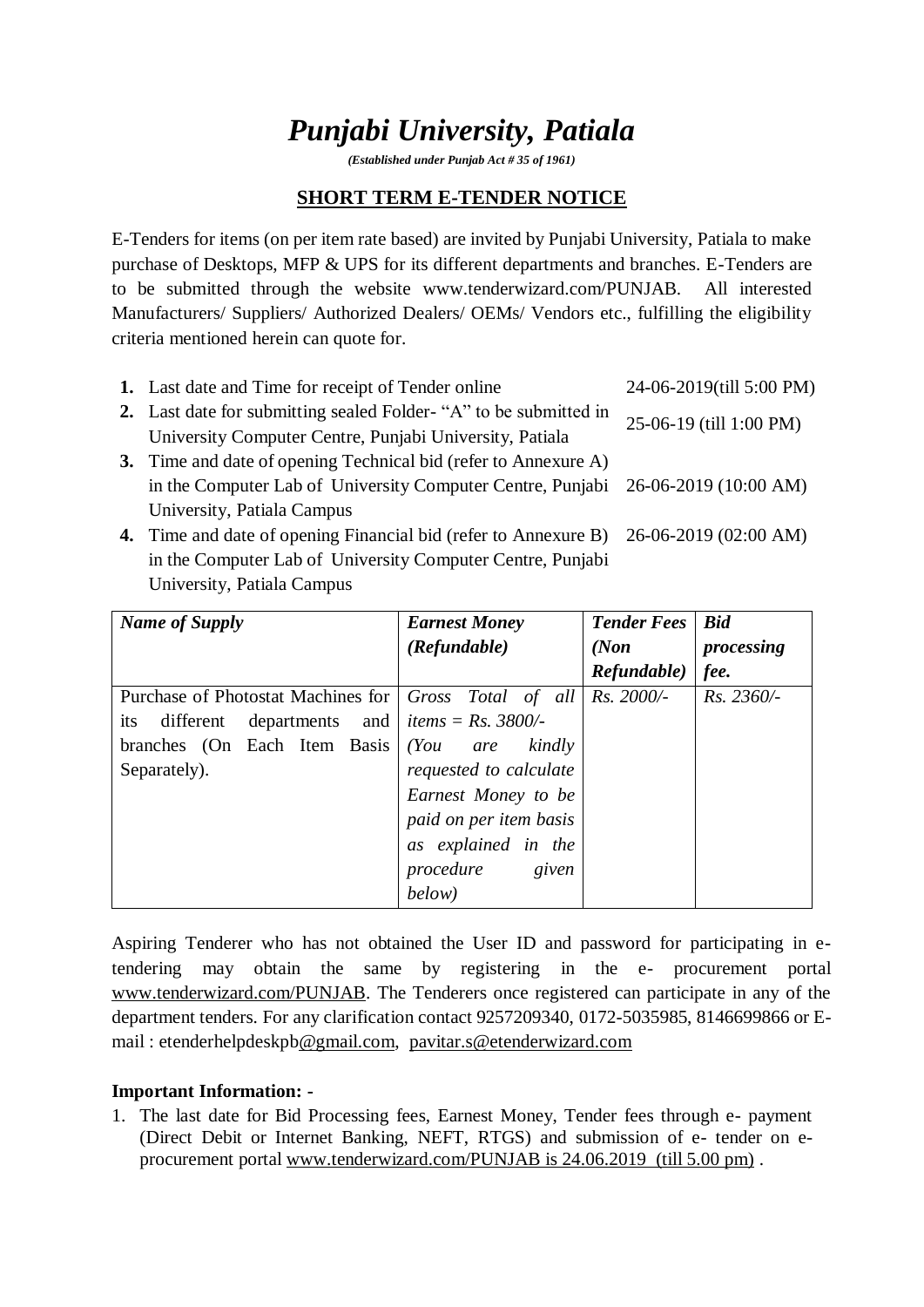- 2. In case Earnest Money, Tender Processing Fees and Bid Processing Fees of the requisite amount are not deposited, the bid will not be considered and rejected straightaway.
- 3. In case the rate quoted in tender received from OEM (Manufacturer), authorised dealer or any vender (not an authorised dealer) are same. The preference shall be given as follows:-
	- 1) OEM
	- 2) Authorised Dealer
	- 3) Any Vendor ( not an authorised dealer)
- 4. Pre-qualification Requirements shall be ensured by submitting the documents such as Registration, PAN No., GST Number, Income Tax Return (last 2 returns filed) and Non Black List Self certificate that they have not been debarred/ blacklisted by any Govt./ Semi Govt. Organization or any Corporation at any stage., should be uploaded on eprocurement portal [www.tenderwizard.com/PUNJAB](http://www.tenderwizard.com/PUNJAB)
- 5. In case of eventuality the tenderer came to know about any mistakes in the filled tender/ want to give some clarification or want to give additional input regarding the product price or company. The same shall be uploaded vide scanned copy of the official letter pad of the company on e-procurement portal.
- 6. The Folder "A" shall contain:
	- a. Brochure related to technical specifications of the product.
	- b. Please provide Technical specifications, make, model, etc. of the various components/ parts (OEM or third party) used in the product/equipment being supplied on the official pad of the Supplier/Vendor along with the warranty.
	- c. The Supplier/Vendor will give an undertaking on their company pad, that company is bound to provide warranty on all the parts of the product supplied by them.
- 7. The vendor is also required to upload the list of items being quoted along with the earnest money of each item.
- 8. Corrigendum/ Addendum/ Corrections, if any, will be published on the University Website. The parties are advised to frequently check the University website[.www.punjabiuniversity.ac.in.](http://www.punjabiuniversity.ac.in/)

**Please note that Quantity mentioned below is indicative in nature. It is subject to change as per the actual requirements. It may increase/ decrease or may not be purchased at all.**

| Sr. No. | <b>Oty</b> | Specifications                                                                                                                                                                                                                                                                                                                                                                                                                 | Earnest<br>Money |
|---------|------------|--------------------------------------------------------------------------------------------------------------------------------------------------------------------------------------------------------------------------------------------------------------------------------------------------------------------------------------------------------------------------------------------------------------------------------|------------------|
|         |            |                                                                                                                                                                                                                                                                                                                                                                                                                                | (Rs.)            |
|         | 01         | <b>Photocopier:</b> A-3 Size (Original/Image), Speed 20 CPM (A-<br>4), Digital Photocopier with minimum 512 MB RAM<br>Memory, Automatic Reverse Document Feeder, Duplex,<br>Zoom ratio up to 400%, ID Card Copying Function,<br>Reduction/Enlargement, 600 DPI Resolution, Multiple copy:<br>1 to 99 Network Printer/ Colour Scanner, Sort Function and<br>Wi-Fi enabled including Voltage Stabilizer. Warranty: 1-2<br>years. | 2000             |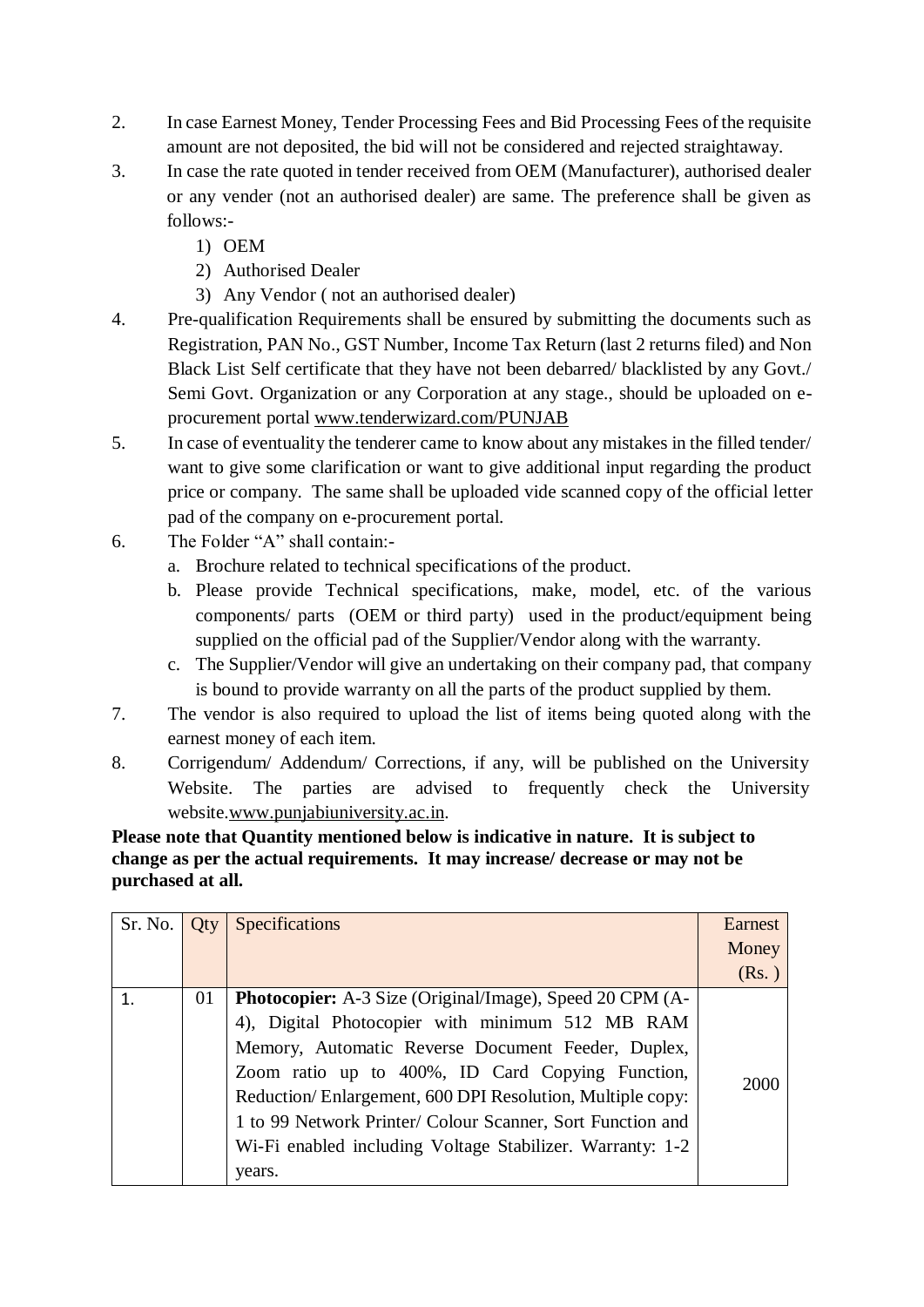| $\mathcal{P}$ | 02 | Photocopier Machine:- Speed 20 CPM/ PPM, minimum                                   |      |
|---------------|----|------------------------------------------------------------------------------------|------|
|               |    | memory 256 MB, Network Ready, paper size Standard paper                            |      |
|               |    | tray(s): A3, A4, A5, By-pass Tray A3, A4, A5, A6, Paper                            |      |
|               |    | Input Capacity Standard: 350 sheets, Paper Weight Standard                         |      |
|               |    | paper tray(s):52 - 105 g/m <sup>2</sup> , Bypass tray: 52 - 216 g/m <sup>2</sup> , |      |
|               |    | Duplex: 64 - 105 g/m <sup>2</sup> , Multiple Copying Up to 99 copies,              | 1800 |
|               |    | Resolution Up to 600 dpi, Zoom From 50% to 200%, Scan                              |      |
|               |    | Speed Colour: Maximum 6 originals per minute, B/W                                  |      |
|               |    | Maximum 15 originals per minute, Resolution Maximum 600                            |      |
|               |    | dpi.                                                                               |      |

#### **Terms and Conditions: -**

- 1. Prices should be inclusive of all taxes and levies in INR on F.O.R. basis at Punjabi University Patiala.
- 2. Payment will be released on successful installation.
- 3. Order can be placed to different vendors for different Items.
- 4. All items, OEM or third party, to be supplied shall be amply supported with onsite warranty. All RMA, shall be in name of Punjabi University, Patiala.
- 5. Vendor shall be responsible for onsite deployment.
- 6. All costs related to the installation of the equipment (including all necessary materials, labour, etc.) will be the responsibility of the vendor.
- 7. If there is holiday on the opening day of the tender, the tender may be opened on the next working day at the same time and at the same place.
- 8. The Purchase Committee reserves the right to reject the tender without assigning any reason before/ after opening of the tenders and the tenderers shall have no right or any claim what so ever for the same on this account.
- 9. The University reserves the right to increase/ decrease the quantity of items. The Suppliers/ Tenderers shall have no right or any claim what so ever for the same on this account.
- 10. The rate quoted by the Supplier/ Tenderer shall be inclusive of all the taxes i.e. GST or any other taxes levied by Central Govt. or State Government Authority or Local Bodies including their variations as notified by the Concerned Authority from time to time and of all the new taxes and levies that may be imposed. Firm will supply the material on quoted Rates which include F.O.R., Loading, Unloading, stacking and inclusive of all taxes. Nothing Extra shall be paid.

#### 11. **Delivery Time: 30 Days (Maximum)**

- 12. Item wise earnest money has been depicted in the e-Tender Notice on the website www.punjabiuniversity.ac.in.
- 13. The Supplier/ Tenderer shall comply with the proper by- Laws and legal order of the local body or authority under the jurisdiction of which the supply is executed and pay all fees and charges for which Supplier/ Tenderer may be liable. Nothing extra shall be payable by the University on this account.
- 14. In case of failure of supply of material as per by Punjabi University, Patiala in corroboration with the information provided by the vendor in the Folder "A" the University reserve the right to reject the supply and can forfeit the earnest money deposited by the firm.
- 15. In case of any dispute, the decision of the Vice-chancellor, Punjabi University, Patiala shall be final and binding on both the parties. Dispute leading to litigation the jurisdiction will be Patiala (Punjab) only.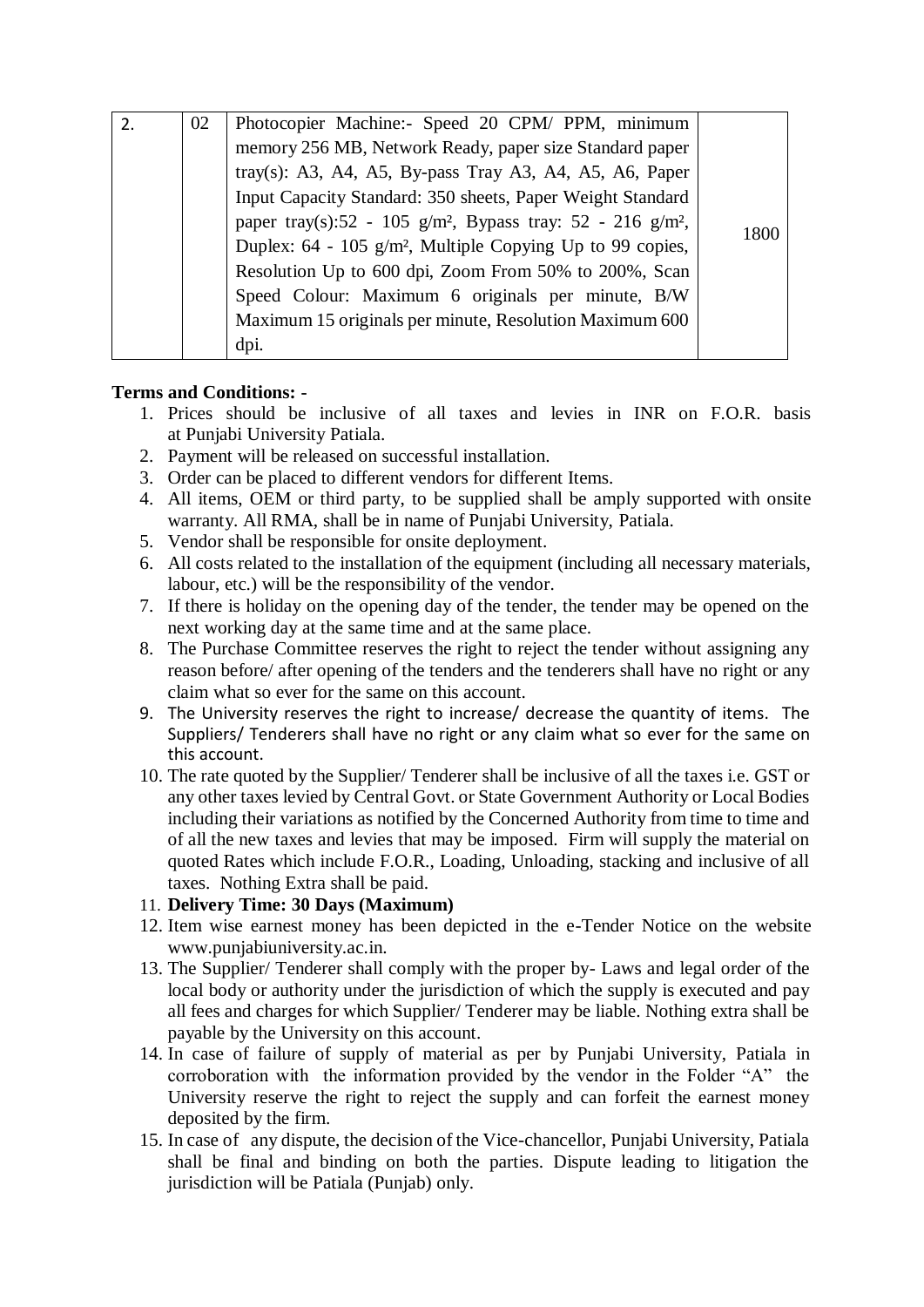**16.** ANY CORRIGENDUM RELATED TO THE ABOVE SAID PURCHASES WILL BE NOTIFIED ON THE UNIVERSITY WEBSITE. Please keep on referring to the website regularly for latest notifications. [http://tenders.punjabiuniversity.ac.in](http://tenders.punjabiuniversity.ac.in/)

> Dean Academic Affairs Punjabi University, Patiala.

## **ANNEXURE 'A'**

| Sr. No. | Qty | <b>MINIMUM REQUISITE</b><br><b>TECHNICAL SPECIFICATIONS</b>                                                                                                                                                                                                                                                                                                                                                                                                                                                                                                                 | <b>Will Supply</b><br>the Item with<br>the requisite<br>configuration | Make/<br>Model of<br>the Item<br>Being<br>Quoted |
|---------|-----|-----------------------------------------------------------------------------------------------------------------------------------------------------------------------------------------------------------------------------------------------------------------------------------------------------------------------------------------------------------------------------------------------------------------------------------------------------------------------------------------------------------------------------------------------------------------------------|-----------------------------------------------------------------------|--------------------------------------------------|
| 1.      | 01  | Photocopier: A-3 Size (Original/Image), Speed 20 CPM<br>(A-4), Digital Photocopier with minimum 512 MB RAM<br>Memory, Automatic Reverse Document Feeder,<br>Duplex, Zoom ratio up to 400%, ID Card Copying<br>Function,<br>Reduction/ Enlargement, 600<br><b>DPI</b><br>Resolution, Multiple copy: 1 to 99 Network Printer/<br>Colour Scanner, Sort Function and Wi-Fi enabled<br>including Voltage Stabilizer. Warranty: 1-2 years.                                                                                                                                        | (YES/NO)                                                              |                                                  |
| 2.      | 02  | Photocopier Machine:- Speed 20 CPM/ PPM, minimum<br>memory 256 MB, Network Ready, paper size Standard<br>paper tray(s): A3, A4, A5, By-pass Tray A3, A4, A5, A6,<br>Paper Input Capacity Standard: 350 sheets, Paper<br>Weight Standard paper tray(s):52 - 105 $g/m^2$ , Bypass<br>tray: 52 - 216 g/m <sup>2</sup> , Duplex: 64 - 105 g/m <sup>2</sup> , Multiple<br>Copying Up to 99 copies, Resolution Up to 600 dpi,<br>Zoom From 50% to 200%, Scan Speed Colour:<br>Maximum 6 originals per minute, B/W Maximum 15<br>originals per minute, Resolution Maximum 600 dpi. | (YES/NO)                                                              |                                                  |

### **ANNEXURE 'B'**

| Sr. No. | Qty |                                                      | UNIT | <b>TOTAL</b>             |
|---------|-----|------------------------------------------------------|------|--------------------------|
|         |     | <b>FINANCIAL BID</b>                                 |      | <b>PRICE IN PRICE IN</b> |
|         |     |                                                      | Rs.  | Rs.                      |
|         | 01  | Photocopier: A-3 Size (Original/Image), Speed 20 CPM |      |                          |
|         |     | (A-4), Digital Photocopier with minimum 512 MB RAM   |      |                          |
|         |     | Memory, Automatic Reverse Document Feeder,           |      |                          |